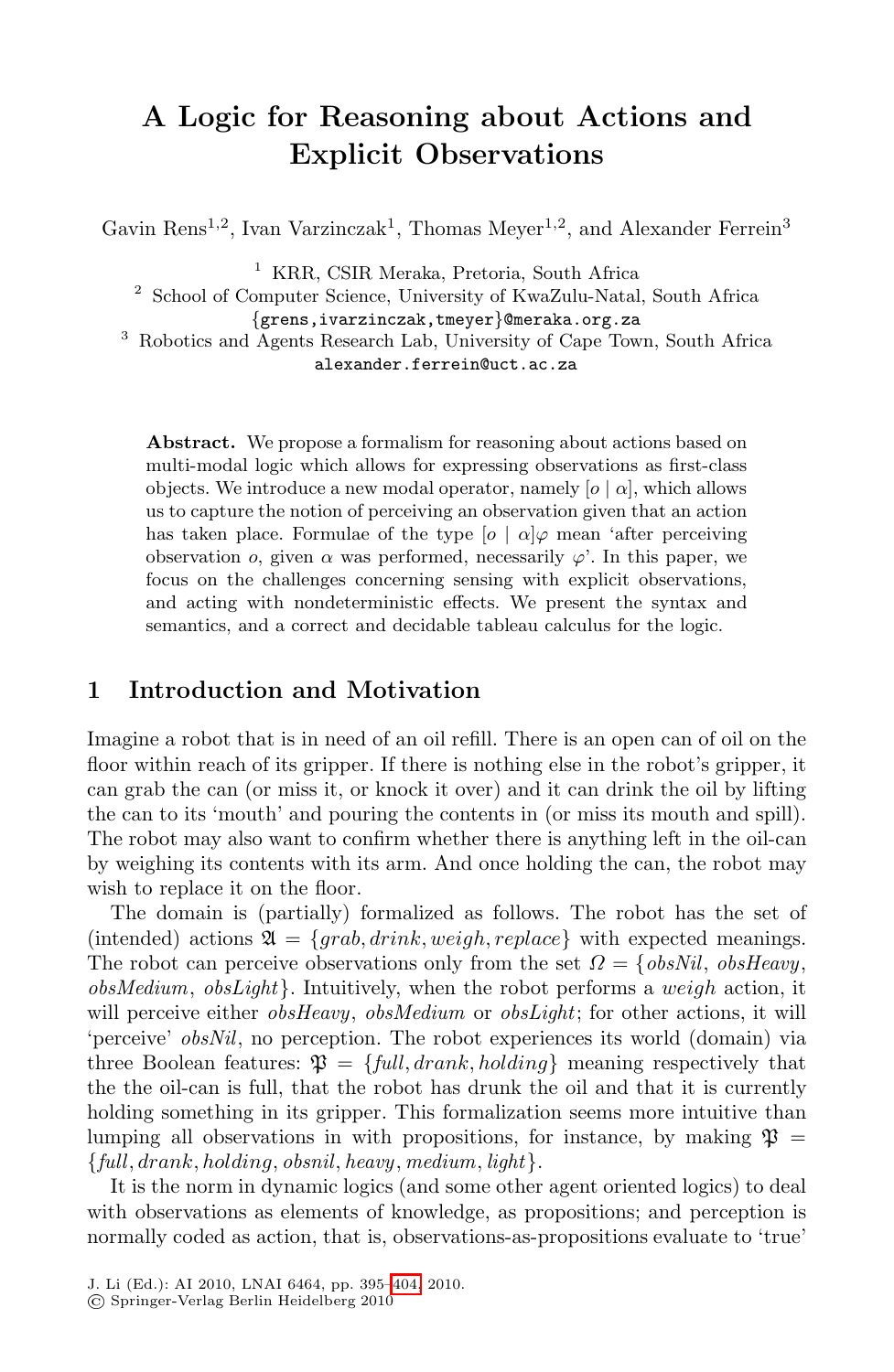or 'false' depending on some action(s). However, the approach of interpreting observations as mere propositions may be counterintuitive to some people, because knowledge may be seen as something different from events (observations) that *generate* or *modify* knowledge.

*Remark 1.* If an intelligent agent is regarded as a *system*, then there are inputs to the system that affect it, and outputs from the system that affect the environment. The inputs are *observations* and the outputs are *actions*. If one assumes tha[t th](#page-9-1)e system state is represented by a knowledge base of *propositions*, then from the systems view, it is clear that observations and propositions are different in nature.

Therefore, the ability to distinguish between observations and propositions allows for a more precise specification of a given domain, as we shall see in the sequel. It turns out that the notion of observations as explicit syntactic and semantic objects of a logic is not completely new. For example, Van Benthem, Gerbrandy and Kooi [15] do so (For more details, the reader is invited to see Section 5 on related work.)

Altho[ugh](#page-1-0) there are [se](#page-4-0)veral formalisms in the literature on reasoning about and specifying agents and their actions, we found them lacking when it comes to treating obser[vat](#page-6-0)ions as [ob](#page-7-0)jects on a par with actions, whil[e re](#page-8-0)taining important computational properties. Existing first-order based approaches are in general undecidable or have too complicated semantics. For these reasons, we prefer to anchor our framework on a version of dynamic logic and strive for an extension of it by allowing for observations as explicit entities.

<span id="page-1-0"></span>The rest of this paper is organized as follows. We give the syntax and semantics of our logic in Section 2. In Section 3, we show how to correctly specify agent domains with our logic. Our tableau method, with correctness and decidability results, is given in Section 4. Section 5 covers related work and Section 6 concludes the paper.

#### **2 A Logic for Actions and Observations**

The logic we present here allows for expressing observations explicitly, distinct from propositions. It is called the Logic for Actions and Observations (LAO). LAO is a non-standard modal logic with quantification and equality over the actions and observations. It will be able t[o a](#page-9-2)ccommodate formal descriptions of nondeterminism in the actions and of uncertainty in the observations. Given a formalization  $K$  of our scenario, the robot may have the following queries:

- Is it possible that after grabbing the oil-can, I will not be holding it? That is, does  $\langle \text{grad} \rangle \neg \text{holding}$  follow from K?
- If I weigh the oil-can and perceive that it is heavy, is it necessary that I have drunk the oil? That is, does  $[obsHeavy | weight]$  drank follow from K?

LAO is based on  $\mathcal{LAP}$  (the Logic for Actions and Plans [1]), but with one major difference: the addition of *observations*. That is, LAO refers to a set of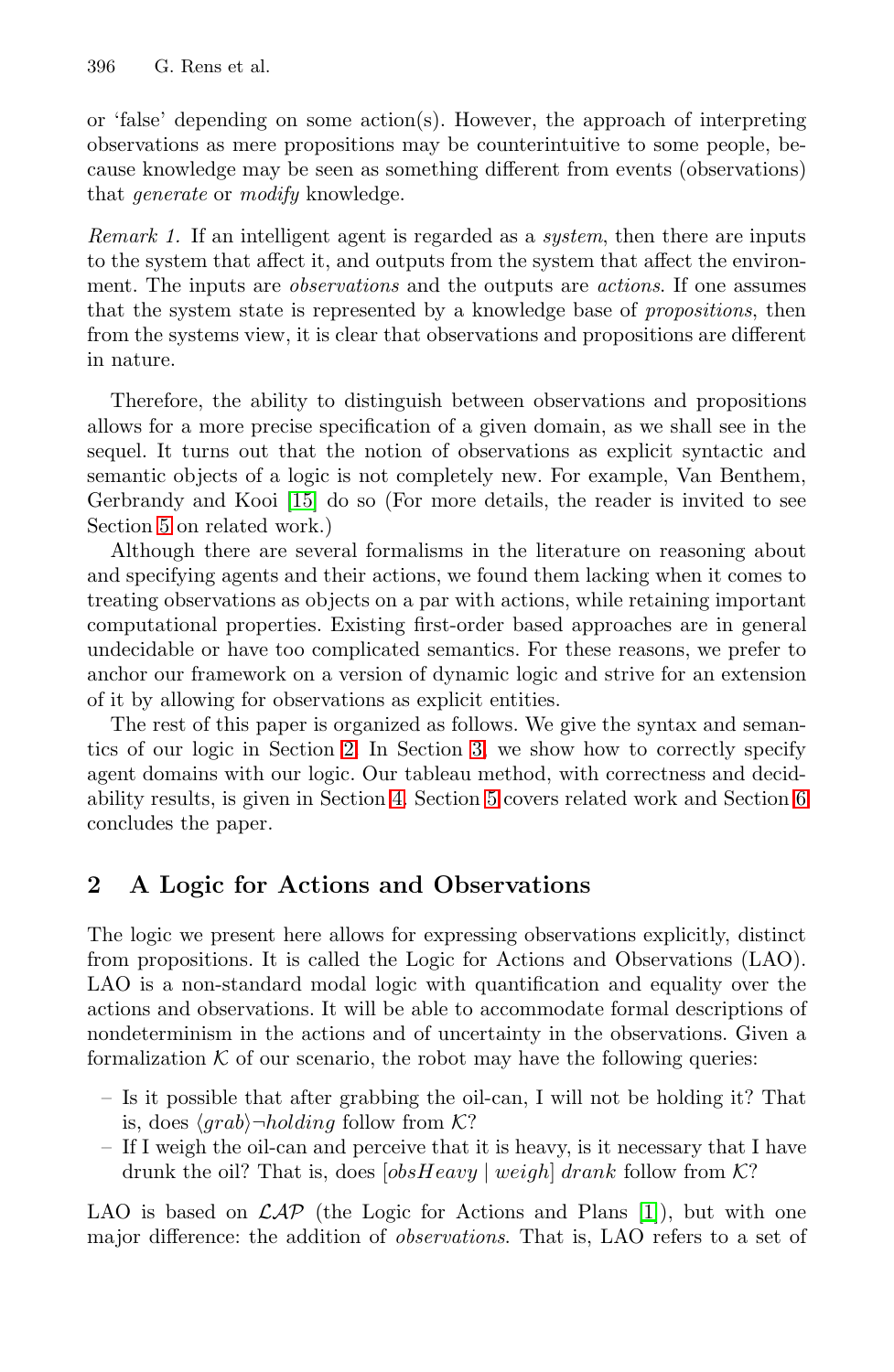observations that are explicitly identified by a knowledge engineer or agentsystem designer (cf. Remark 1). A minor, yet important difference is the addition of action and observation variables, quantification and equality.

#### **2.1 Syntax**

We work in a propositional language. It contains three sorts: (1) a finite set of *fluents* (alias *propositional atoms*)  $\mathfrak{P} = \{p_1, \ldots, p_n\}$ , (2) a finite set of names of atomic *actions*  $\mathfrak{A} = {\alpha_1, \ldots, \alpha_n}$  and a countable set of *action variables*  $V_{\mathfrak{A}} =$  $\{v_1^{\alpha}, v_2^{\alpha}, \ldots\}$ , and (3) a finite set of names of atomic *observations*  $\Omega = \{\varsigma_1, \ldots, \varsigma_n\}$ and a countable set of *observation variables*  $V_{\Omega} = \{v_1^{\varsigma}, v_2^{\varsigma}, \ldots\}$ . We shall refer to elements of  $\mathfrak{A} \cup \Omega$  as *constants* and elements of  $V_{\mathfrak{A}} \cup V_{\Omega}$  as *variables*. A *literal*  $\ell$ is a fluent or its negation.

We are going to work in a multi-modal setting, in which we have a modal operator  $[\alpha]$ , one for each element in  $\mathfrak{A}$ ; and a modal operator  $[\varsigma|\alpha]$ , one for each pair  $(\alpha, \varsigma)$  in  $\mathfrak{A} \times \Omega$ .

**Definition 1.** Let  $\alpha, \alpha' \in (\mathfrak{A} \cup V_{\mathfrak{A}}), \varsigma, \varsigma' \in (\Omega \cup V_{\Omega}), v \in (V_{\mathfrak{A}} \cup V_{\Omega})$  and  $p \in \mathfrak{P}$ . *The language of LAO, denoted*  $\mathcal{L}_{LAO}$ *, is the least set of those*  $\varphi$  *that contain no free variables:*

$$
\varphi ::= p | \top | \neg \varphi | \varphi \land \varphi | \alpha = \alpha' | \varsigma = \varsigma' | [\alpha] \varphi | [\varsigma | \alpha] \varphi | (\forall v) \varphi.
$$

For example,  $[v^{\varsigma}|\alpha]$  is not in  $\mathcal{L}_{LAO}$ , but  $(\forall v^{\varsigma})[v^{\varsigma}|\alpha]$  is.

As usual, we treat  $\bot, \vee, \rightarrow, \leftrightarrow, \neq$  and  $\exists$  as abbreviations. The sentence  $\lceil \varsigma \rceil \alpha \rceil \varphi$ is read ' $\varphi$  must hold after  $\varsigma$  is observed, given  $\alpha$  is executed'. For instance,  $[obsLight \mid weight]$  means 'After perceiving that the oil-can is light, given a weighing action, the can is necessarily not full'. [ $\alpha$ ] $\varphi$  is read ' $\varphi$  must hold (after any/every observation) given  $\alpha$  is executed'. For instance,  $[replace] \neg holding$ means 'After replacing the oil-can, it is definitely not being held (regardless of observations)'.  $\langle \alpha \rangle \varphi$  and  $\langle \varsigma | \alpha \rangle \varphi$  abbreviate  $\neg[\alpha] \neg \varphi$  and  $\neg[\varsigma | \alpha] \neg \varphi$  respectively. One conventional reading for  $\langle \alpha \rangle \varphi$  is 'It is possible that  $\varphi$  holds after  $\alpha$  is performed'. The reading of  $\langle \varsigma | \alpha \rangle \varphi$  is '[It is](#page-9-3) possible that  $\varphi$  holds after  $\varsigma$  is perceived, given  $\alpha$  is performed'.

We say that a formula is *static* if it mentions no actions.

We write  $\varphi|_c^v$  to mean the formula  $\varphi$  with all variables v appearing in it replaced by constant c of the right sort (action or observation).

#### **2.2 Semantics**

Our semantics follows that of multi-modal logic  $K$  [11]. However, structures (alias, possible worlds models) are non-standard. Intuitively, when talking about some world w, we mean a set of features (*fluents*) that the agent understands and that describes a state of affairs in the world or that describes a possible, alternative world. Let  $w : \mathfrak{B} \longrightarrow \{0,1\}$  be a total function that assigns a truth value to each fluent. Let S be the set of all possible functions w. We call S the *conceivable worlds*.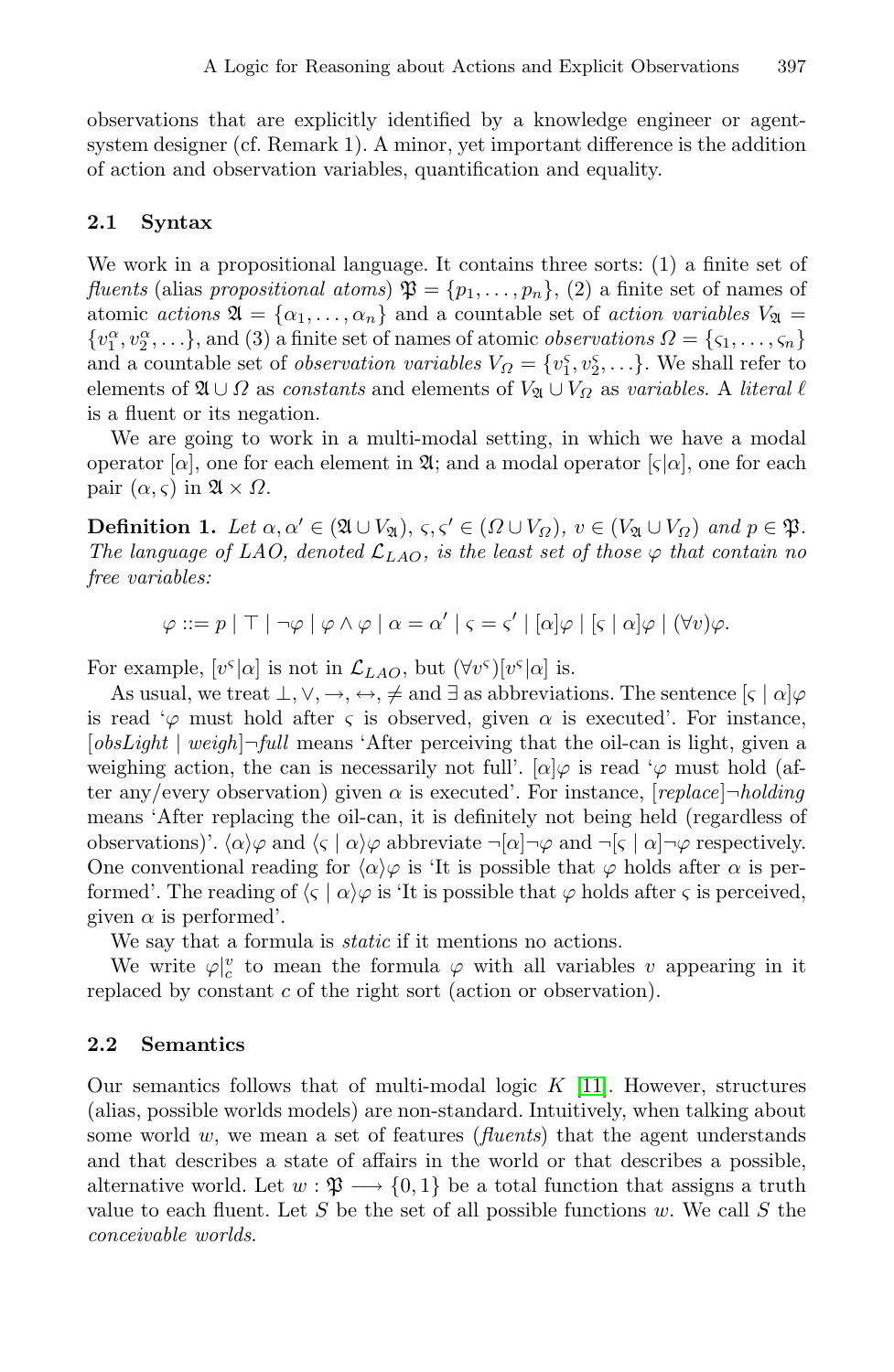<span id="page-3-0"></span>**Definition 2.** *A LAO structure is a tuple*  $S = \langle W, R, O, N, Q \rangle$  *such that* 

- *1.*  $W \subseteq S$  *is a non-empty (finite) set of possible worlds;*
- 2. R is a mapping that provides an accessibility relation  $R_{\alpha}: W \longrightarrow W$  for *each action*  $\alpha \in \mathfrak{A}$ *;*
- *3.* O *is a non-empty finite set of observations;*
- *4.*  $N: \Omega \longrightarrow O$  *is a total bijection that associates to each name in*  $\Omega$ , *a unique observation in* O*;*
- *5.* Q is a mapping that provides a perceivability relation  $Q_{\alpha}: O \longrightarrow W$  for each  $action \alpha \in \mathfrak{A}$  $action \alpha \in \mathfrak{A}$ ;
- 6. For all  $w, w', \alpha$ , if  $(w, w') \in R_\alpha$  then there is an o *s.t.*  $(o, w') \in Q_\alpha$ , for  $w, w' \in W$ ,  $\alpha \in \mathfrak{A}$  and  $o \in O$ .

 $R_{\alpha}$  defines which worlds  $w^{+}$  are accessible via action  $\alpha$  performed in world  $w^{-}$ and  $Q_{\alpha}$  defines which observations *o* are perceivable in worlds  $w^{+}$  accessible via action  $\alpha$ . For  $\varsigma \in \Omega$ ,  $N(\varsigma) = o \in O$ . Because N is a total bijection, it follows that  $|O| = |\Omega|$ .

Item 6 of Definition 2 implies that actions and observations always appear in pairs, even if implicitly. For example, if action *open-eyes* is performed, several [sign](#page-9-4)als are possible, depending on the situation, like *wall-3-meters-ahead* or *overcast-sky*. If the agent performs an action like *step-once-forward*, there is only one observation possible, viz. null, the 'dummy' observation. Unlike the eye, the leg (or wheel) is not a sensory organ. When our agent activates a device (the agent acts) and the device receives no input signal, it interprets this state of affairs as the null observation (the null observation will be denoted by the special named constant, *obsNil*). For every action an agent performs, the agent perceives exactly one observation. This is the approach of POMDPs that we rely on in the present work [10].

**Definition 3 (Truth Conditions).** *Let*  $S$  *be a LAO structure, with*  $\alpha, \alpha' \in \mathfrak{A}$ *,*  $v^{\alpha} \in V_{\mathfrak{A}}, \varsigma, \varsigma' \in \Omega, v^{\varsigma} \in V_{\Omega}$  and  $p \in \mathfrak{P}$ . And let  $\varphi$  be any sentence in  $\mathcal{L}_{LAO}$ . We *say*  $\varphi$  *is* satisfied *at world* w *in structure* S *(written*  $S, w \models \varphi$ ):

- 1.  $S, w \models p$  iff  $w(p)=1$ ;
- 2.  $S, w \models \top$  for any  $w \in W$ ;
- *3.*  $S, w \models \neg \varphi$  iff  $S, w \not\models \varphi$ ;
- 4.  $S, w \models \varphi \land \varphi' \text{ iff } S, w \models \varphi \text{ and } S, w \models \varphi'$
- 5.  $S, w \models \alpha = \alpha'$  iff  $\alpha, \alpha' \in \mathfrak{A}$  are the same element;
- 6.  $S, w \models \varsigma = \varsigma'$  iff  $\varsigma, \varsigma' \in \Omega$  are the same element;
- *7.*  $S, w \models [\alpha] \varphi$  iff for all w' and o, if  $(w, w') \in R_\alpha$  and  $(o, w') \in Q_\alpha$ then  $\mathcal{S}, w' \models \varphi$ *;*
- *8.*  $S, w \models [\varsigma \mid \alpha] \varphi$  iff for all w', if  $(w, w') \in R_\alpha$  and  $(N(\varsigma), w') \in Q_\alpha$ then  $\mathcal{S}, w' \models \varphi$ *;*
- *9.*  $S, w \models (\forall v^{\alpha})\varphi$  iff  $S, w \models \varphi|_{\alpha}^{v^{\alpha}}$  for all  $\alpha \in \mathfrak{A}$ ;
- *10.*  $S, w \models (\forall v^{\varsigma}) \varphi$  iff  $S, w \models \varphi \vert_{\varsigma}^{v^{\varsigma}}$  for all  $\varsigma \in \Omega$ .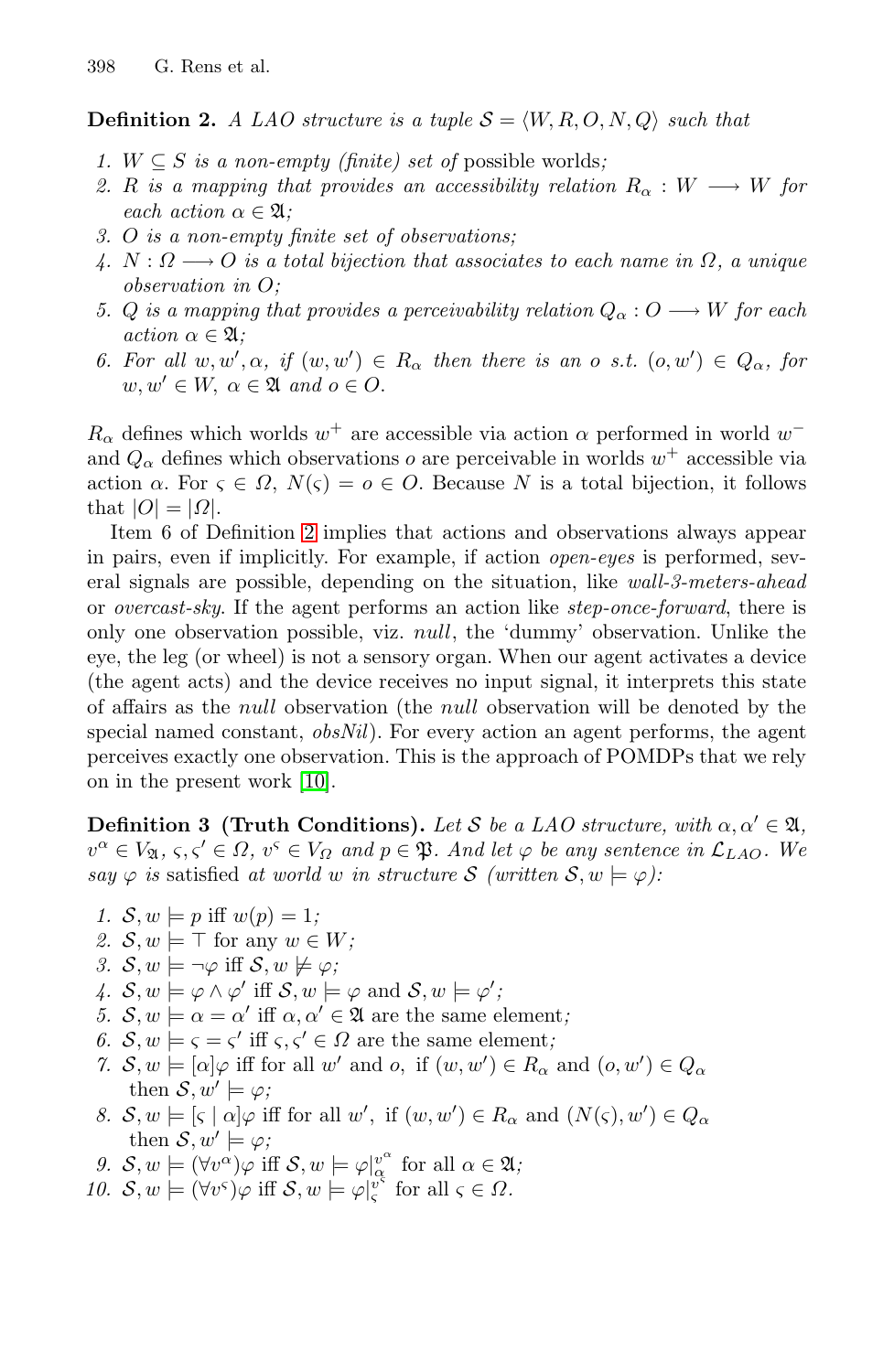A formula  $\varphi$  is true (valid) in a LAO structure (denoted  $\mathcal{S} \models \varphi$ ) if  $\mathcal{S}, w \models \varphi$  for every  $w \in W$ .  $\varphi$  is LAO-valid (denoted  $\models$ <sub>LAO</sub>  $\varphi$ ) if  $\varphi$  is true in every structure S.  $\varphi$  is *satisfiable* if  $S, w \models \varphi$  for some S and  $w \in W$ . We define *global logical entailment* (denoted  $\psi \models_G \varphi$ ) as follows: for all S, if  $S \models \psi$ , then  $S \models \varphi$ .

<span id="page-4-1"></span>The motivation behind the definition of  $S, w \models [o \mid \alpha] \varphi$  is as follows. Just as  $\varphi$  needs not hold in worlds  $w'$  if  $(w, w') \notin R_\alpha$ , worlds  $w'$  are not considered if  $(o, w') \notin Q_\alpha$ . In other words, whether or not a world w' is reachable (via  $R_\alpha$ ), if the agent perceived  $o$  and the agent knows that  $o$  is not perceivable in  $w'$ , then the agent knows it is not in  $w'$ . Then what is true or false in  $w'$  has no influence on the verity of  $S, w \models [o \mid \alpha] \varphi$ . But in every world w' reachable from w and in which  $\sigma$  is perceivable,  $\varphi$  must be true. While actions can add worlds that an agent believes possible, thus increasing uncertainty, observations eliminate reachable worlds from consideration, thus increasing certainty.

**Proposition 1.**  $\models$ *LAO*  $(\forall v^{\alpha})(v^{\alpha})\varphi \rightarrow (\exists v^{\varsigma})(v^{\varsigma} \mid v^{\alpha})\varphi$ *.* 

<span id="page-4-0"></span>This means that for any structure S and world w, for any action  $\alpha$ , if world w' can be reached from w via  $\alpha$ , then there exists an observation perceivable in w'. Proposition 1 follows from item 6 of Definition 2.

Due to the nature of the 'observation naming' function  $N$ , in the rest of this paper, in our intuitive explanations, we let o mean o or  $\varsigma$  (such that  $N(\varsigma) = o$ ) depending on the context, and similarly we let  $\varsigma$  mean  $\varsigma$  or  $o$ .

#### **3 Specifying Domains in LAO**

In this sec[tion](#page-9-5) we address how to formally specify the domain in which an agent or robot is expected to live, in the language of LAO. Here,  $\phi$ —with or without subscripts—denotes some (pre)condition expressed as a static sentence.

Firstly, axioms are required for action outcomes that say when an action is executable and for observations that say when (in which worlds) an observation is perceivable. A fundamental assumption in the reasoning about actions and change (RAC) community is that there must be one *executability axiom* for each action type. Executability axioms [a](#page-9-6)re similar to the precondition axioms in Reiter's situation calculus [12]. In multi-modal logic, one writes  $\langle \alpha \rangle \top \leftrightarrow \phi$  to mean that it is possible to pe[rfor](#page-9-5)m  $\alpha$  if and only if the precondition  $\phi$  holds. For  $\text{instance}, \langle \text{grad} \rangle \top \leftrightarrow \neg \text{holding}, \langle \text{drink} \rangle \top \leftrightarrow \text{holding} \land \text{full}, \langle \text{weight} \rangle \top \leftrightarrow \text{holding}$ and  $\langle replace \rangle \top \leftrightarrow holding$  define in what worlds it is possible to execute each of the four available actions. There must be an executability axiom for each action in A.

We follow a systematic approach to specifying domain axioms that is based on the approach of Demolombe, Herzig and Varzinczak [3], which is in turn related to Reiter's approach with functions to systematize the specification of successor-state axioms in the situation calculus [12]. Here, there is only enough space to show the result of the systematic approach.

*Effect axioms* are required to capture the effects of actions. For the robot scenario, there exists an effect axiom  $\neg holding \rightarrow (\langle grab \rangle holding \land \langle grab \rangle \neg holding)$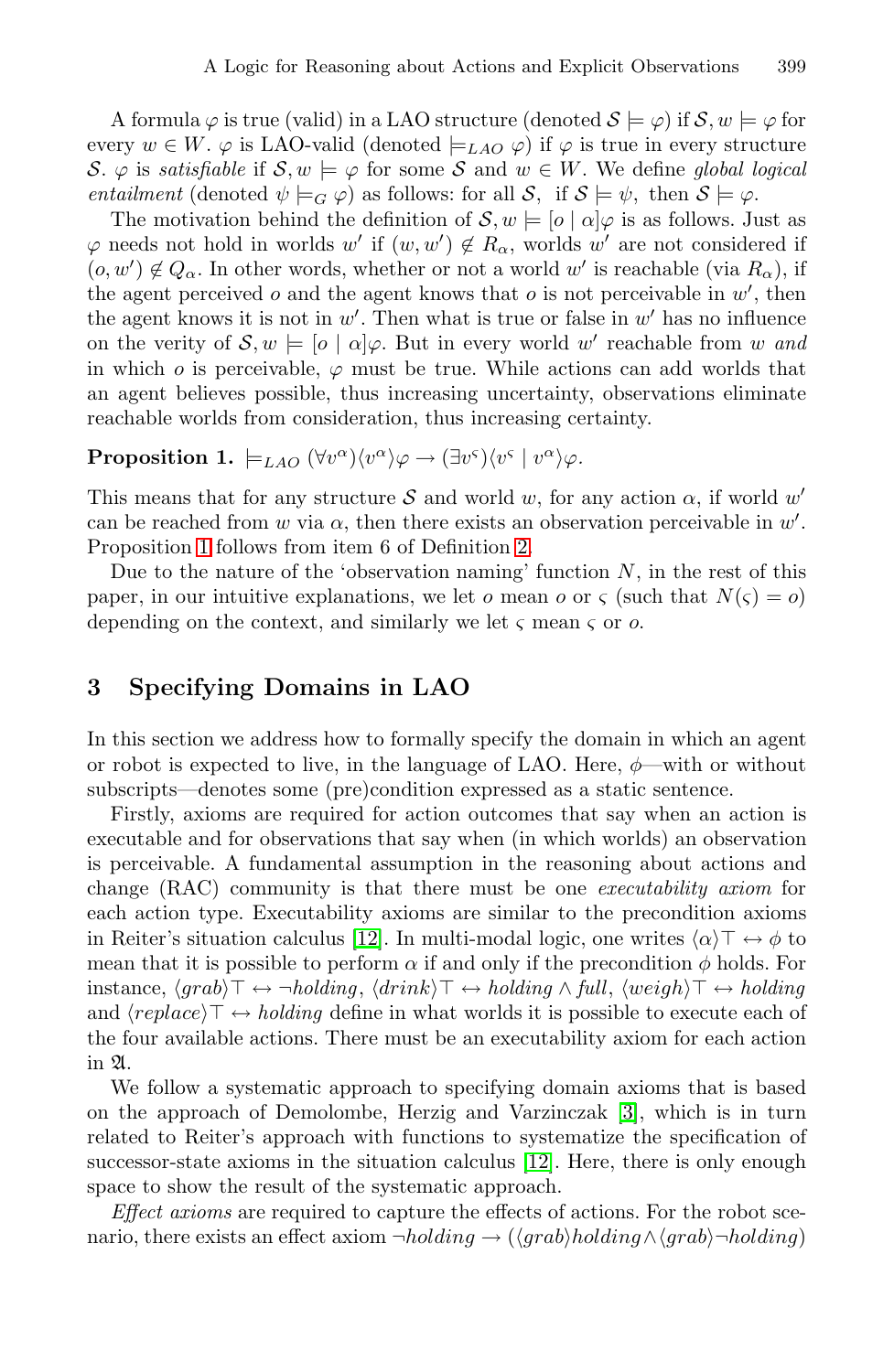for the grab action. A translation for this axiom is, 'There exists an observation such that, if I am not holding the oil-can, it is possible that either I will be holding it or will still not be holding it, after grabbing it.' *grab* is a nondeterministic action with respect to holding. And the systematic approach produces the following effect axiom for drink:  $full \wedge holding \rightarrow [drink] \neg full$ .

*Frame axioms* and *condition closure axioms* state when actions do not have effects—these can easily be expressed in LAO [13].

In the same vein as executability axioms, we need *perceivability axioms*. However, to explain their specification, we define *ontic* (physical) actions and *sensory* actions. Ontic actions have intentional ontic effects, that is, effects on the environment that were the main intention of the agent. Sensory actions result in perception, and might only have (unintentional) side-effects.

Ontic actions  $(\alpha_{\text{ont}})$  each have a perceivability axiom of the form

$$
(\forall o)(o \mid \alpha_{ont}) \top \leftrightarrow o = obsNil.
$$

For ontic actions, the null observation is perceived if and only if the action is executed. grab, drink and replace are ontic actions:

$$
(\forall o)(o \mid grab) \top \leftrightarrow o = obsNil;
$$
  

$$
(\forall o)(o \mid drink) \top \leftrightarrow o = obsNil;
$$
  

$$
(\forall o)(o \mid replace) \top \leftrightarrow o = obsNil.
$$

For any instantiation of an observation  $o'$  other than  $\partial sNil$ , according to the semantics,  $[o' | \alpha_{\text{ont}}] \perp$  is a logical consequence of these axioms.

Sensory actions typically have multiple observations and associated conditions for perceiving them. Sensory actions  $(\alpha_{sen})$  thus each have a set of perceivability axioms of the form

$$
\langle o_1 | \alpha_{sen} \rangle \phi_1, \langle o_2 | \alpha_{sen} \rangle \phi_2, \ldots, \langle o_n | \alpha_{sen} \rangle \phi_n,
$$

for stating when the associated observations are *possible*, where  $\{o_1, o_2, \ldots, o_n\}$  $Dom(Q_{\alpha_{sen}})^1$  and the  $\phi_i$  are the conditions. The following axioms state when observations associated with  $\alpha_{sen}$  are *impossible*:

$$
\neg \langle o_1 \mid \alpha_{sen} \rangle \neg \phi_1, \neg \langle o_2 \mid \alpha_{sen} \rangle \neg \phi_2, \dots, \neg \langle o_n \mid \alpha_{sen} \rangle \neg \phi_n.
$$

Note that the  $\phi_i$  conditions need not characterize pair-wise disjoint sets of worlds, because more than one observation is allowed in the same worlds, given some action (see, e.g., *obsLight* and *obsMedium* below).

Lastly, to state that the observations not associated with action  $\alpha_{sen}$  are always impossible given  $\alpha_{sen}$  was executed, we need an axiom of the form

$$
(\forall o)(o \neq o_1 \land o \neq o_2 \land \dots \land o \neq o_n) \rightarrow \neg \langle o \mid \alpha_{sen} \rangle \top,
$$

for each action.

 $\frac{1}{1}$  Dom( $Q_{\alpha}$ ) is the set of all first elements in the pairs that make up  $Q_{\alpha}$ .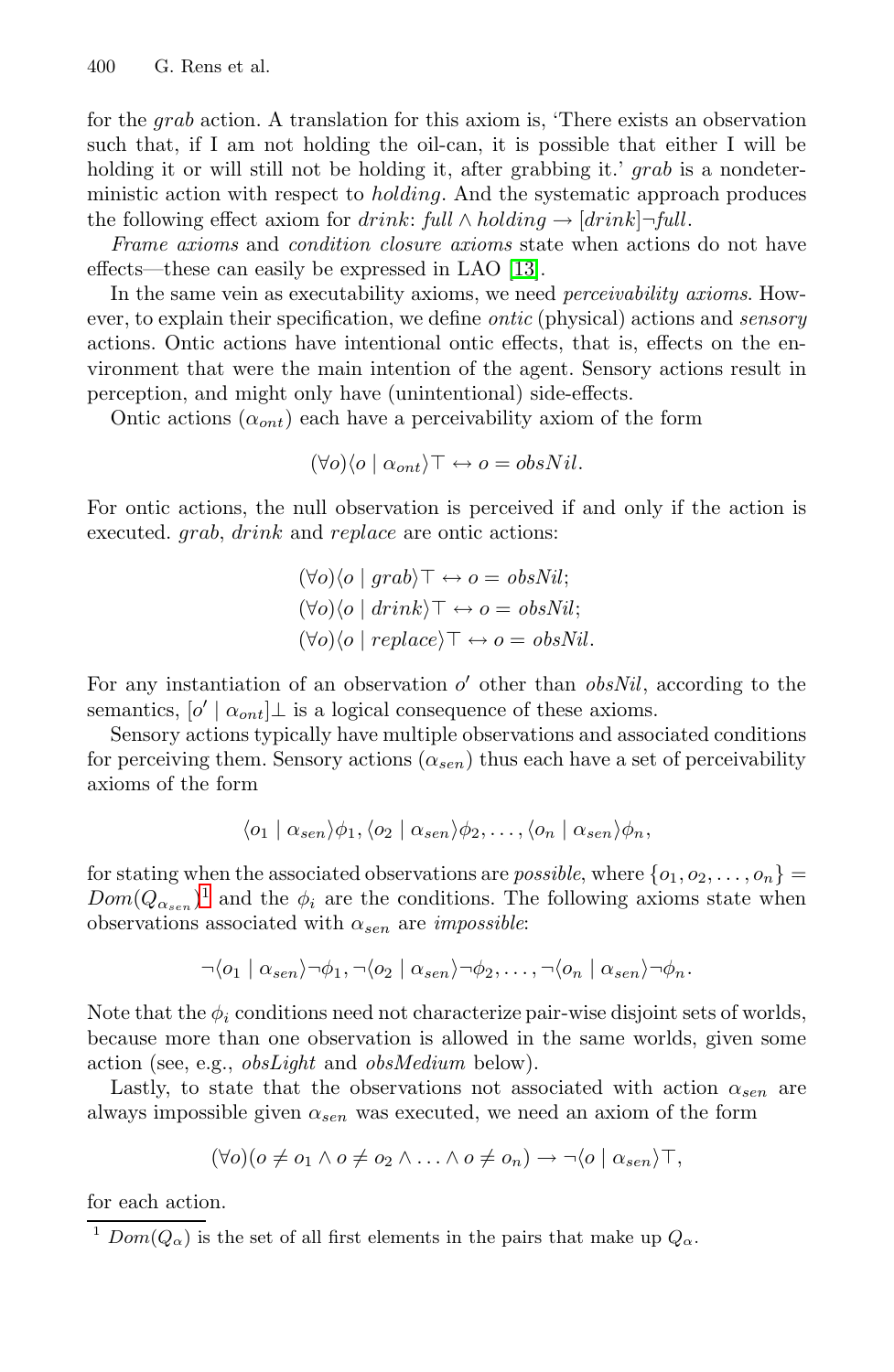Our only sensory action is weigh and its behavior with respect to perception can be captured by the following sentences.

$$
\langle \text{obsLight} \mid \text{weight} \rangle \neg \text{full} \lor \text{drank} \land \text{[obsLight} \mid \text{weight}] \neg \text{full} \lor \text{drank};
$$
\n
$$
\langle \text{obsHeavy} \mid \text{weight} \rangle \neg \text{drank} \land \text{[obsHeavy} \mid \text{weight}] \neg \text{drank};
$$
\n
$$
\langle \text{obs Medium} \mid \text{weight} \rangle \top \land \text{[obs Medium} \mid \text{weight}] \top;
$$
\n
$$
(\forall o)(o \neq \text{obsHeavy} \land o \neq \text{obsLight} \land o \neq \text{obs Medium}) \rightarrow \neg \langle o \mid \text{weight} \rangle \top.
$$

For instance, *obsLight* is perceivable given weigh was performed, if and only if either the oil-can is empty or the oil has been drunk.

<span id="page-6-0"></span>All this can be done for deterministic and nondeterministic effects of actions [13]. All the axioms discussed in this section concern the dynamics of an environment. They are collectively the action laws and are here represented by *LAW* . All axioms in *LAW* are *global*, that is, true in every possible world. The state of affairs that an agent is in initially, can be charact[eriz](#page-9-2)ed by a static, nonglobal sentence *KB* (knowledge base). The main task in LAO is to determine whether an arbitrary sentence  $\varphi$  is implied by *KB*, given *LAW*, that is, whether  $LAW \models_G KB \rightarrow \varphi$ . The next section shows how this can be done.

#### **4 Tableaux for LAO**

The tableau calculus we propose is adapted from Castilho, Gasquet and Herzig [1]. It is based on labeled formulae. It is a procedure to determine whether  $\mathcal{K} \models_G \Psi$ , where K is any set of global axioms in  $\mathcal{L}_{LAO}$  and  $\Psi$  is any sentence in  $\mathcal{L}_{LAO}$ .

The tableau calculus for LAO, with all its rules, remarks and observations, is referred to as  $\mathcal{C}_{LAO}$ . The set of formulae to be checked (i.e., the initial set of formulae to which CLAO must be applied) is called the *trunk*. A *labeled formula* is a pair  $(n, \varphi)$ , where  $\varphi$  is a formula and n is an integer from the set of whole numbers, called the *label* of  $\varphi$ . A *skeleton*  $\Sigma$  is a ternary relation  $\Sigma \subseteq (\Omega \cup \mathbb{N}) \times$  $\mathfrak{A} \times \mathbb{N}$ . Elements  $(\cdot, a, n')$  of the relation are denoted  $\cdot \stackrel{a}{\rightarrow} n'$ . A *tree*  $\mathcal{T}^i$  is a pair  $\langle \Gamma^i, \Sigma^i \rangle$ , where  $\Gamma^i$  is a set of labeled formulae and  $\Sigma^i$  is a skeleton. The initial tree is  $\mathcal{T}^0 = \langle \{ (0, \neg \Psi) \}, \emptyset \rangle$ . Each  $\mathcal{T}^{i+1}$  may be obtained from  $\mathcal{T}^i$  by applying certain tableau rules to  $\mathcal{T}^i$ . Other rules add elements to  $\Gamma^i$  or  $\Sigma^i$ , producing a new state of the tree, but not necessarily a new tree.

Let a particular state of a tree be called a *node*. The application of a rule to a node k results in a new node  $k'. k'$  may be a node of the same tree as  $k$ , or  $k'$  may be the first node of a new tree. A *tableau* for the trunk is a set of trees  $\mathcal{T}^0, \ldots, \mathcal{T}^n$  and their states, resulting from the application of *tableau rules* to the trunk and subsequent nodes. The tableau rules for LAO are:

- rule ⊥: If Γ contains  $(n, \varphi)$  and  $(n, \neg \varphi)$ , then add  $(n, \bot)$  to it.
- rule  $\neg$ : If  $\Gamma$  contains  $(n, \neg \neg \varphi)$ , then add  $(n, \varphi)$  to it.
- rule ∧: If Γ contains  $(n, \varphi \land \varphi')$ , then add  $(n, \varphi)$  and  $(n, \varphi')$  to it.
- rule ∨: If Γ contains  $(n, \neg(\varphi \land \varphi'))$ , then add  $(n, \neg\varphi)$  to it, and create  $\mathcal{T}^i$  =  $\langle \Gamma \cup \{(n, \neg \varphi')\}, \Sigma \rangle$ , where *i* is a new integer.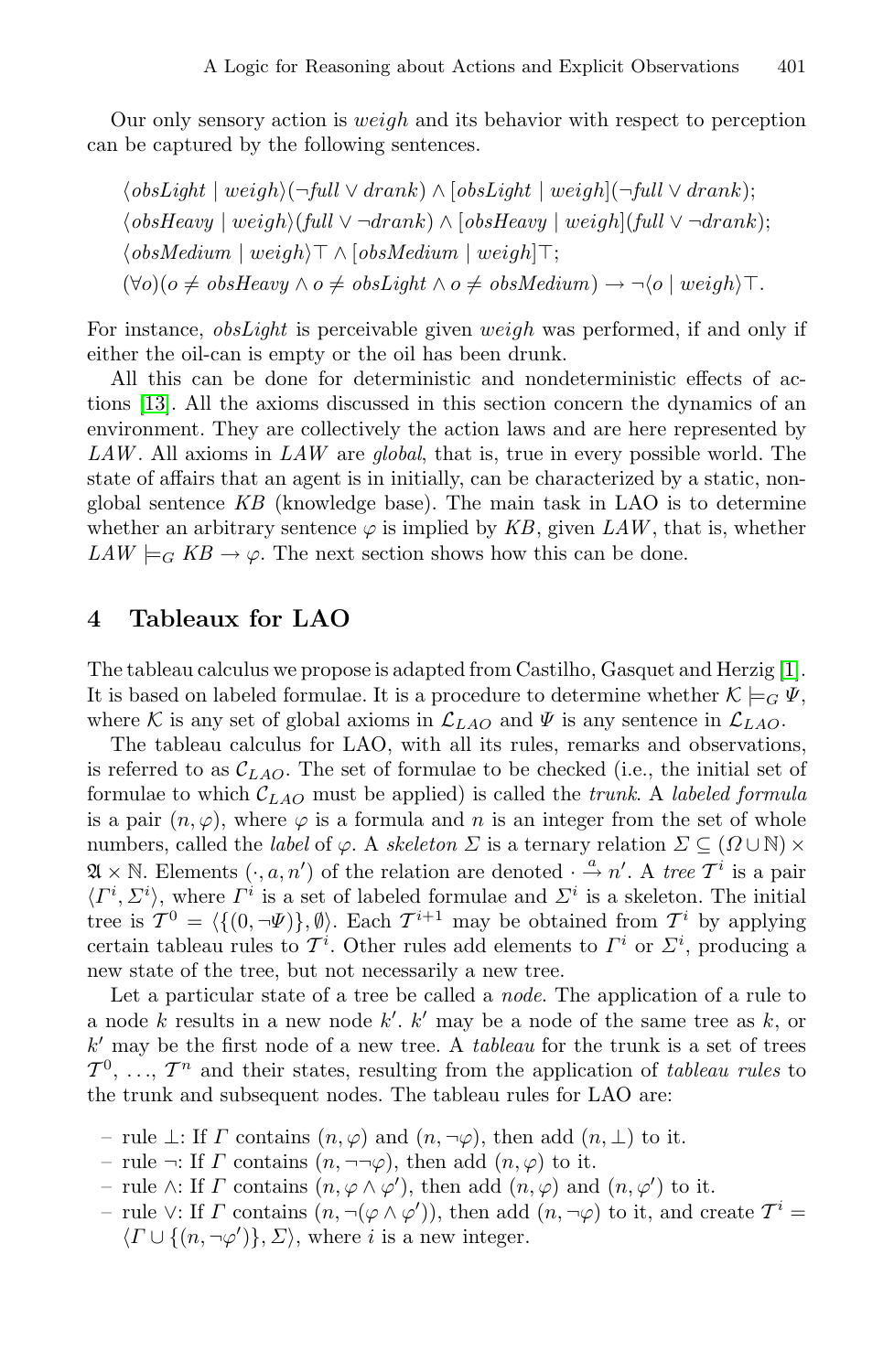- rule =: If  $\Gamma$  contains  $(n, c = c')$  and in fact, constants c and c' do not refer to the same constant, then add  $(n, \perp)$  to it.
- rule ∀: If  $\Gamma$  contains  $(n, (\forall v) \varphi)$  then add  $(n, \varphi |_{c}^{v})$  to it only if the constant  $c$ (of the right sort) appears in a formula in  $\Gamma$ .
- rule ∃: If Γ contains  $(n, \neg(\forall v)\varphi)$  then add  $(n, \neg\varphi|_{c_1}^v \lor ... \lor \neg\varphi|_{c_j}^v)$  to Γ, for each constant in  $\{c_1,\ldots c_j\}$  (of the right sort) that appears in the vocabulary.
- rule  $\langle \alpha \rangle$ : If  $\Gamma$  contains  $(n, \neg[\alpha]\varphi)$ , then add  $(n, \neg(\forall o)[o \mid \alpha]\varphi)$  and  $(n', \neg\varphi)$ to it, and add  $n \stackrel{\alpha}{\rightarrow} n'$  to  $\Sigma$ , where  $n'$  is a fresh integer. For each  $\beta \in \mathcal{K}$ , add  $(n', \beta)$  to  $\Gamma$ .
- rule  $[\alpha]$ : If  $\Gamma$  contains  $(n, [\alpha]\varphi)$  and  $\Sigma$  contains  $n \stackrel{\alpha}{\to} n'$ , add  $(n', \varphi)$  to  $\Gamma$ .
- rule  $\langle o | \alpha \rangle$ : If  $\Gamma$  contains  $(n, \neg o | \alpha | \varphi)$ , then add  $(n', \neg \varphi)$  to it, and add  $n \stackrel{\alpha}{\to} n'$  and  $o \stackrel{\alpha}{\to} n'$  to  $\Sigma$ , where  $n'$  is a fresh integer. For each  $\beta \in \mathcal{K}$ , add  $(n',\beta)$  to  $\Gamma$ .
- rule  $[o \mid \alpha]$ : If  $\Gamma$  contains  $(n, [o \mid \alpha]\varphi)$  and  $\Sigma$  contains  $n \stackrel{\alpha}{\to} n'$  and  $o \stackrel{\alpha}{\to} n'$ , then add  $(n', \varphi)$  to  $\Gamma$ .

The addition of  $(n, \neg(\forall o)[o \mid \alpha] \varphi)$  to  $\Gamma$  in rule  $\langle \alpha \rangle$  is due to Proposition 1. To make explicit that the formulae in  $K$  are global, they are all added to each new world (fresh integer) introduced in rules  $\langle \alpha \rangle$  and  $\langle \alpha | \alpha \rangle$ .

A t[r](#page-9-7)ee  $\langle \Gamma, \Sigma \rangle$  is *closed* if  $(i, \perp) \in \Gamma$  for [so](#page-9-7)me *i*. It is *open* if it is not closed. A tableau is closed if all of its trees  $\mathcal{T}^0, \ldots, \mathcal{T}^n$  are closed, else it is open.

**Definition 4.** *If a tableau for*  $\neg \Psi$  *is closed (under* K), we write  $K \vdash_{LAO} \Psi$ . *If there is a* saturated *open tableau for*  $\neg \Psi$ *, we write*  $\mathcal{K} \not\vdash_{LAO} \Psi$ *. A tableau is saturated if any rule that can be applied has been applied to all open trees.*

<span id="page-7-0"></span>**Theorem 1.**  $\mathcal{C}_{LAO}$  *is sound (if*  $\mathcal{K} \vdash_{LAO} \Psi$  *then*  $\mathcal{K} \models_G \Psi$ *), complete (if*  $\mathcal{K} \models_G \Psi$ *then*  $K \vdash_{LAO} \Psi$ *)* and decidable ( $\mathcal{C}_{LAO}$  always terminates). [13]

Using  $\mathcal{C}_{LAO}$ , the following can be proven:

- $-$  *[LA](#page-9-8)W*  $\models_G (full \land \neg dark \land \neg holding) \rightarrow \langle grab \rangle \neg holding;$
- *LAW* |=<sup>G</sup> (*full* ∧ ¬drank ∧ holding) → (∃o)[o | drink]¬*full*; and
- $-IAW \models_G (full \land \neg dark \land holding) \rightarrow (\forall o)(o \mid drink \rangle \neg full.$

## **5 Discussion and Related Work**

We believe that calculi based on first-order logic, like the situation calculus [9] and the event calculus [7] are too rich for our needs. We thus sought a simpler logic with the potential of being decidable.  $\mathcal{LAP}$ , the Logic of Actions and Plans, was found to be a suitable basis for our work.  $\mathcal{LAP}$  is a multi-modal logic, close to but simpler than Propositional Dynamic Logic [5]. Castilho, Gasquet and Herzig [1] claim that it is sufficient to express most of the problems investigated in the field, however, it does not deal with sensing. To say that LAO is an extension of  $\mathcal{LAP}$  is too strong. For example, their definition of  $[\alpha]$  is the standard one for multi-modal logic, whereas the definition of  $[\alpha]$  in LAO is not standard, in that in LAO its definition involves the *perceivability* relation  $Q_{\alpha}$ .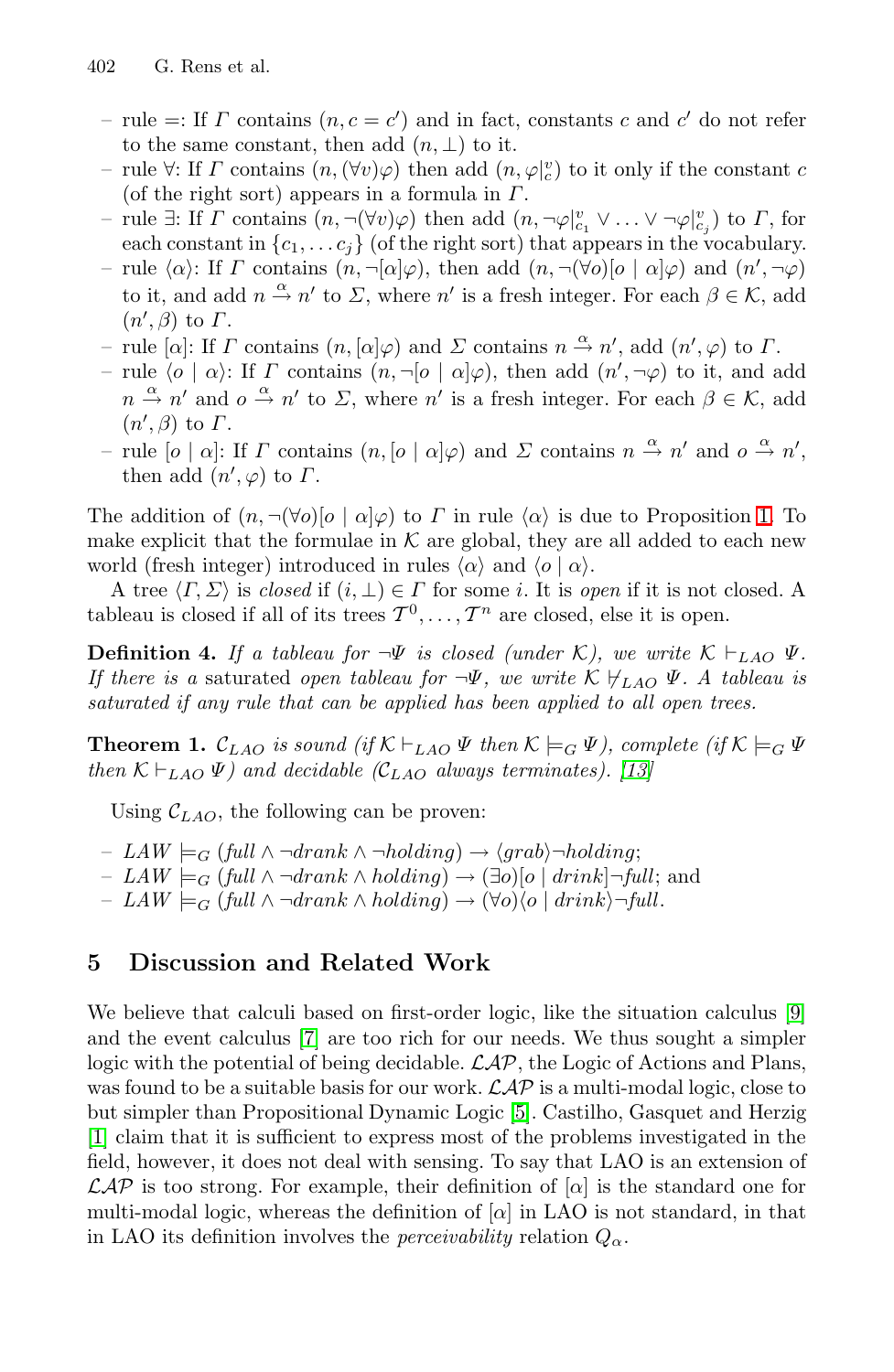A series of articles exists concerning probabilistic dynamic epistemic logic (PDEL) [6,14,15], which add probabilistic notions to dynamic epistemic logic (DEL) [16]. The language of PDEL includes formulae of the form  $[A, e]\varphi$ , where A is a "probabilistic update model" and  $e$  is an "event" from the domain of A. The t[erm](#page-9-9)s *event* and *observation* often have the same m[ea](#page-9-10)ning in probability theory. Observations in probability theory do not describe a state, but capture information about natural *occurrences*. The authors [15] allude that their events are closer to observations than to logical propositions. Therefore, as far as observations go, PDEL's  $[A, e] \varphi$  corresponds to LAO's  $[o \mid \alpha] \varphi$ , however, the semantics of PDEL's operator is much richer. Note though, that PDEL is an epistemic logic, not a logic about action.

<span id="page-8-0"></span>For our work, we have also found some inspiration from the language  $\mathcal{ES}$  of Lakemeyer and Levesque [8], especially because  $\mathcal{ES}$  has been extended to  $\mathcal{ESP}$  [4] to include notions of probability—in a current line of investigation, we also intend to extend LAO with notions of probability. Although it is a situation-based logic, ES does not include situation terms. It is a second-order modal dialect with *object* and *action* sorts, and with universal quantification and equality. It has fluent and rigid functions and predicates. Fluent predicates include the special predicate Poss for defining preconditions on action executability, and a special predicate symbol for defining whether a sensing action was successful. The formula  $\alpha | \varphi$ in  $\mathcal{ES}$  is defined to mean 'after  $\alpha$ ,  $\varphi$  is true'. The meaning is similar to that of the standard modal logic operator, although, in  $\mathcal{ES}$ , actions are deterministic. The diamond operator is not defined, but with *Poss* available, it needs not be defined.  $\mathcal{E} \mathcal{S}$ 's  $[\alpha]$  is thus also different to LAO's  $[\alpha]$ .

#### **6 Concluding Remarks**

Modal logic based RAC formalisms lack a straight-forward way to deal with sensing. In an attempt to solve the problem, we presented a multi-modal logic which includes reasoning about 'reified' observations on a par with actions. It was shown how to specify an agent domain in the language. We provided a tableau calculus  $(C_{LAO})$  for determining the validity of sentences of the logic, and it was stated that the calculus is sound, complete and decidable.

By adding observations to a simple dynamic logic explicitly, the resulting logic [m](#page-9-7)ay be slightly more complex, while perhaps simplifying, for the domain expert, dealing with explicit observations (cf. Remark 1). Computational complexity of  $\mathcal{C}_{LAO}$ , and the influence of 'reifying' observations, must still be established. Since LAO is at least as expressive as multi-modal logic K and entailment here is global, we know that LAO is at least EXPTIME.

One of the main problems in systems for RAC is the *frame problem*. We have formulated a solution for LAO, which involves universal quantification over actions. For the interested reader, our *frame solution* appears in the accompanying technical report [13]. Alternatively, because LAO is essentially based on  $\mathcal{LAP}$ one could in the future, adapt the frame solution from Castilho, Herzig and Varzinczak [2] to LAO.